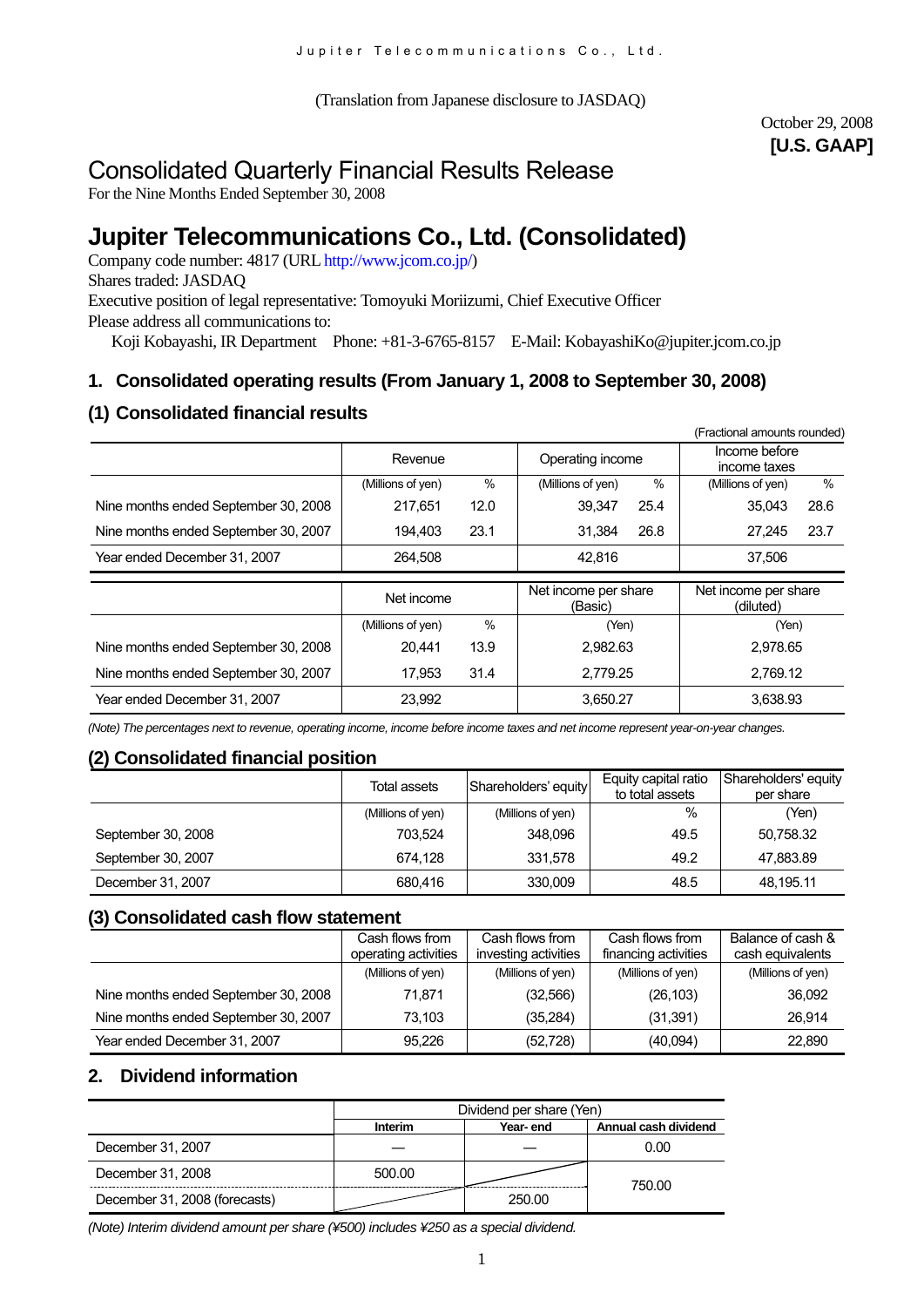# **3. Consolidated forecasts for December 2008 term (from January 1, 2008 to December 31, 2008)**

|        | Revenue           |      | Operating income  |       | Income before<br>income taxes |       | Net income        |       | Net income<br>per share |
|--------|-------------------|------|-------------------|-------|-------------------------------|-------|-------------------|-------|-------------------------|
|        | (Millions of ven) | (%)  | (Millions of ven) | (9/0) | (Millions of ven)             | (9/0) | (Millions of ven) | (9/0) | Yen)                    |
| Annual | 295.000           | 11.5 | 50.000            | 16.8  | 45.000                        | 20.0  | 27.000            | 12.5  | 3,939.00                |

 *(Notes) The percentages shown next to revenue, operating income, income before income taxes and net income represent year-on-year changes* 

There is no change to our forecast from the previous quarter.

# **4. Other information**

- (1) Change of material subsidiaries : None
- (2) Adoption of any simplified accounting method : None
- (3) Change of accounting methods : None

(Cautionary note regarding future-related information)

The forecasts contained in this report have been prepared on the basis of information that is currently available. Because such estimates are inherently very uncertain, actual results may differ from the forecasts. The Company does not guarantee that it will achieve these estimated results and advises readers to refrain from depending solely on these forecasts. Readers should also note that the Company is under no obligation to revise this information on a regular basis.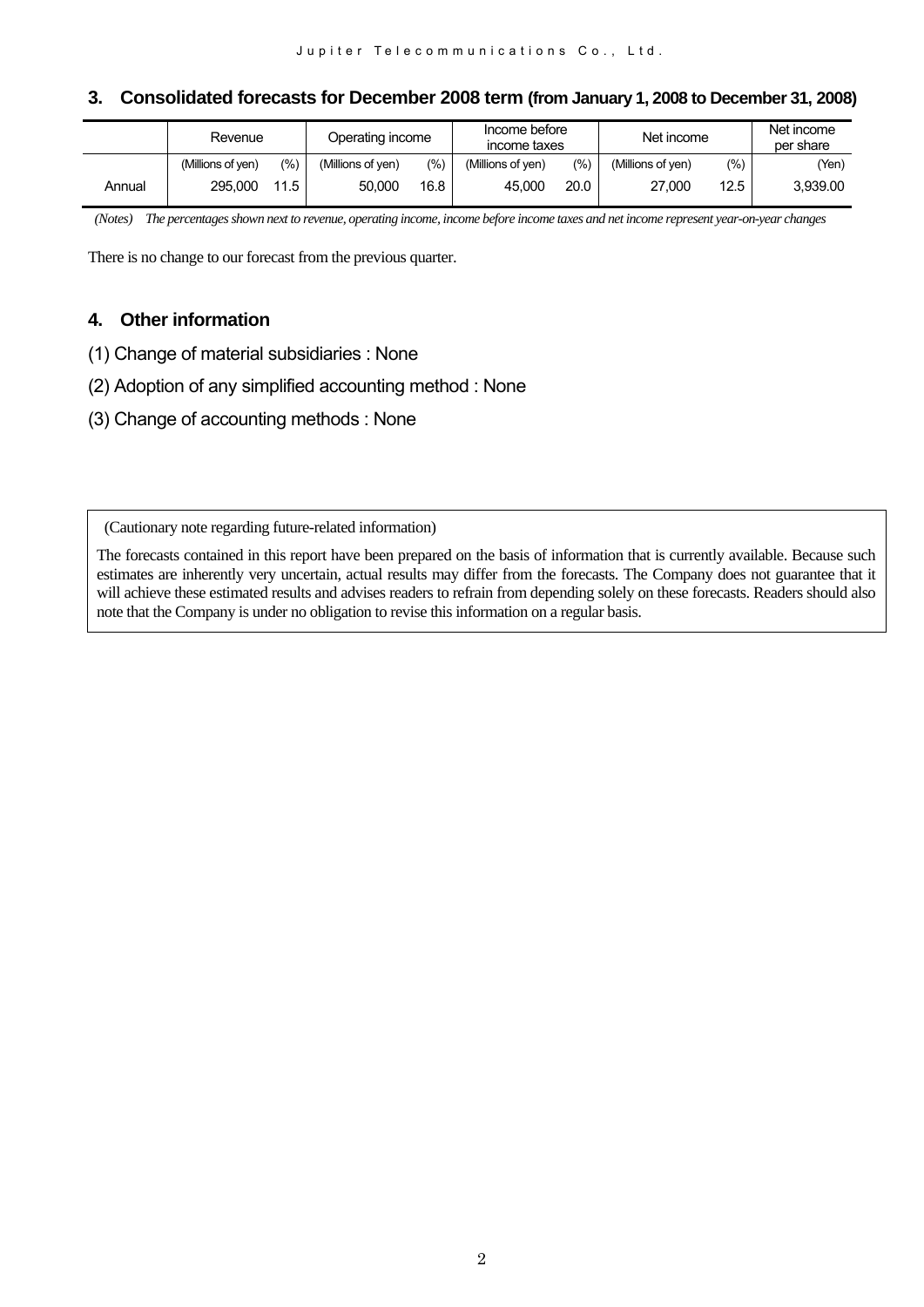# **1. Qualitative information regarding consolidated business results**

Throughout the quarter ended September 30, 2008, Jupiter Telecommunications Co., Ltd. (the Company) or its consolidated group (the J:COM Group) continued to make steady progress under its Volume plus Value growth and content strategies. At the same time, the J:COM Group strove to promote an area strategy with the aim of enhancing competitiveness as well as operational efficiency in each individual service area in the J:COM Group.

Under the volume strategy, the J:COM Group has positioned its efforts to reestablish a growth trend in TV operations as a key theme in fiscal 2008. In working to achieve this objective, steps have been taken to increase the number of customer contact points by diversifying its sales routes. As a part of these endeavors, the J:COM Group has placed particular emphasis on strengthening marketing efforts, increasing the number of J:COM Shops to 43 as of September 30, 2008. On September 9, 2008, the Company announced its intentions to acquire majority a share of Jyohoku New Media Co., Ltd. (Taito Cable Television) on December 1, 2008. Located next to a J:COM Group service area, this acquisition will further expand the J:COM Group's network and coverage into Taito Ward, Tokyo.

In pursuit of its value strategy, the J:COM Group worked to increase the number of services offered per subscribing household (the bundle ratio) and to enhance added value in existing services. In relation to high-speed Internet access services, the J:COM Group further expanded almost all systems for 160 Mbps ultra high-speed Internet access services as of July 31, 2008. In addition to increasing subscribing households, this initiative contributed to an improvement in the average monthly revenue per user (ARPU).

From a content strategy perspective, the J:COM Group bolstered the quality of the programming content on the new Channel Ginga, which was launched in April 2008. In this manner, the J:COM Group is endeavoring to further expand the breadth of its audience.

Striving to enhance operational efficiency and competitiveness, the J:COM Group continues to implement various measures to streamline its organization. The merger between J:COM Tokyo Co., Ltd. and Sakura Cable TV Co., Ltd. on July 1, 2008 was followed on August 25, 2008 by the acquisition of a majority equity stake in Fukuoka Cable Network Co., Ltd., an affiliated company previously accounted for by the equity method. Fukuoka Cable Network Co., Ltd. then merged with Cable Vision 21 Inc. on September 1, 2008. More recently, the J:COM Group has announced its decision to merge J:COM West Co., Ltd. with Kyoto Cable Communications Co., Ltd. on December 1, 2008.

Also the J:COM Group has announced its plan to merge wholly-owned subsidiaries, J:COM Technologies Co., Ltd., its cable network engineering company and @NetHome Co., Ltd., its IP/IT solution and digital contents provider, on January 1, 2009.

With less than three years remaining in the countdown to the complete changeover to terrestrial digital broadcasting in July 2011, the J:COM Group recognizes that its response will play an increasingly important role in the future. For this reason, the J:COM Group established the Digital Project Promotion Office in October 2008, to serve as its central coordinating body, and has launched the Digital Project. Through these means, the J:COM Group will actively promote the smooth migration to terrestrial digital broadcasting and endeavor to further increase the number of households utilizing its cable television services.

As a result of the measures outlined above, the total number of subscribing households (the number of households that subscribe to one or more services) of consolidated managed system operators as of September 30, 2008 rose to 2,903,300 households, an increase of 288,000 households (or 11%) from September 30, 2007. By type of service, cable television subscribers grew by 187,100 households (or 9%) from September 30, 2007 to 2,346,800 households as of September 30, 2008. Of this total, the number of digital subscribers rose by 402,200 households (or 29%) from September 30, 2007 to 1,767,600 households as of September 30, 2008, accounting for 75% of all cable television subscribers. The number of high-speed Internet access and telephony services subscribers increased by 166,800 households (or 14 %) and 250,700 households (or 20%), respectively as compared to September 30, 2007, rising to 1,348,800 households and 1,510,600 households, respectively as of September 30, 2008. The bundle ratio improved to 1.79 as of September 30, 2008 as compared to 1.76 at September 30, 2007. The average monthly revenue per subscribing household (ARPU) increased from ¥7,668 for the nine months ended September 30, 2007 to ¥7,774 for the nine months ended September 30, 2008.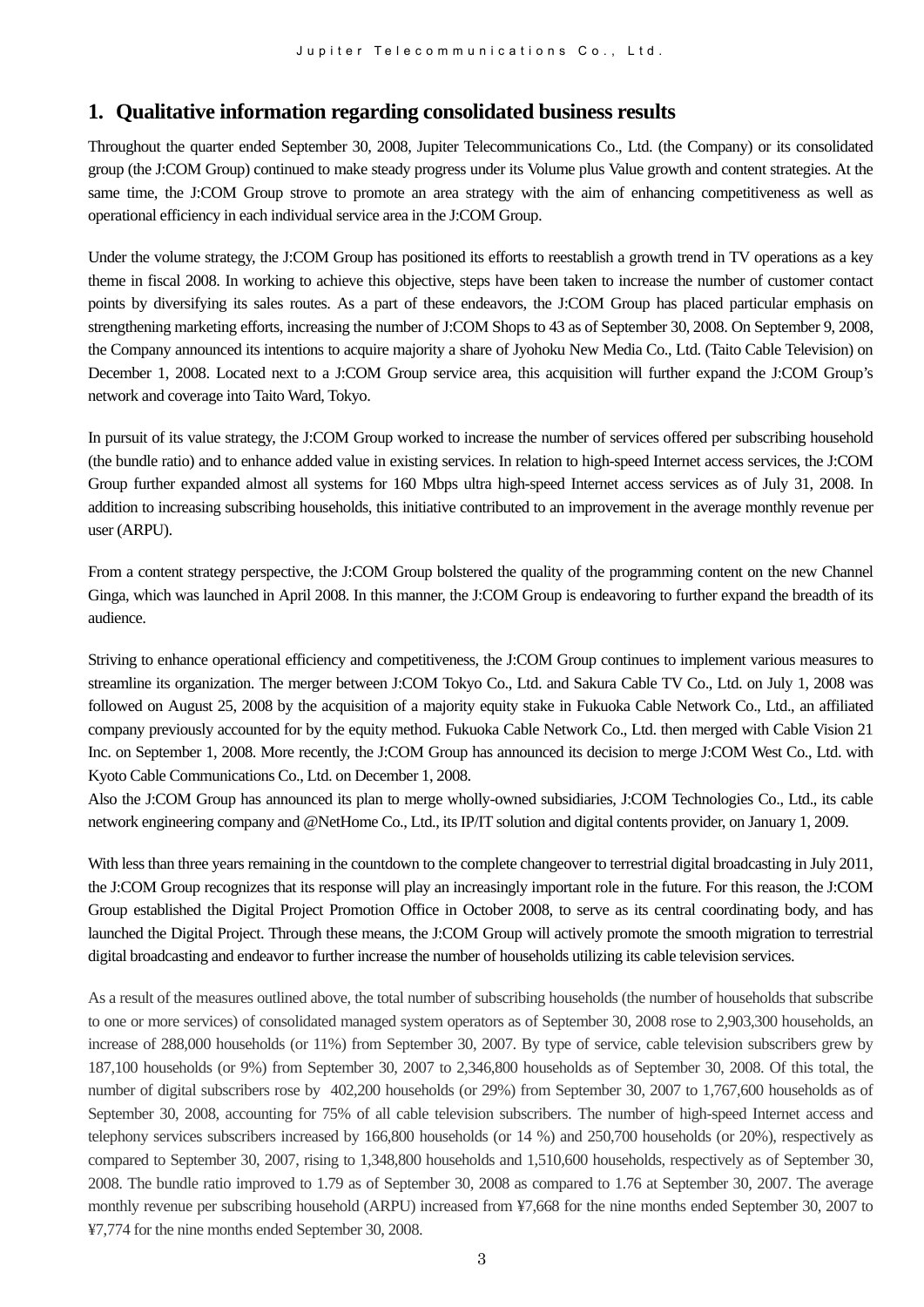In the following discussion, we quantify the impact of acquisitions on our results of operations. The acquisition impact represents our estimate of the difference between the operating results of the periods under comparison that is attributable to the timing of an acquisition. In general, we base our estimate of the acquisition impact on an acquired entity's operating results during the first three months following the acquisition date such that changes from those operating results in subsequent periods are considered to be organic changes. Included as acquisitions are (i) the July 2007 acquisition of Jupiter Visual Communications Co., Ltd., (ii) the September 2007 merger with Jupiter TV Co., Ltd., (iii) the January 2008 acquisition of Kyoto Cable Communications Co., Ltd., (iv) the February 2008 acquisition of a part of CATV business of Kobe City Development & Management Foundation and (v) the August 2008 step acquisition of Fukuoka Cable Network Co., Ltd.

#### **Revenue**

Total revenue increased by ¥23,248 million, or 12% from ¥194,403 million for the nine months ended September 30, 2007 to ¥217,651 million for the nine months ended September 30, 2008. This increase includes ¥9,774 million that is attributable to the aggregate impact of acquisitions. Excluding the effects of these acquisitions, total revenue increased by ¥13,474 million, or 7%. Subscription fees increased by ¥14,713 million, or 9%, from ¥170,946 million for the nine months ended September 30, 2007 to ¥185,659 million for the nine months ended September 30, 2008. This increase includes ¥2,295 million that is attributable to the aggregate impact of acquisitions. Excluding the impact of acquisitions, subscription fees increased by ¥12,418 million, or 7%.

Cable television subscription fees increased by ¥7,686 million, or 8%, from ¥91,579 million for the nine months ended September 30, 2007 to ¥99,265 million for the nine months ended September 30, 2008. The increase in cable television subscription revenue includes a 7% organic increase in subscription fees that is attributable to an increase in the average number of digital cable subscribers, for which we charge a higher fee compared to our analog cable service, and the associated increase in ARPU. As of September 30, 2008, 75% of cable television subscribers were receiving our digital service, compared to 63% as of September 30, 2007.

High-speed Internet subscription fees increased by ¥4,672 million, or 9% from ¥49,443 million for the nine months ended September 30, 2007 to ¥54,115 million for the nine months ended September 30, 2008. The increase in high-speed Internet subscription revenue includes an 8 % organic increase in subscription fees that is attributable to the net effect of (i) an increase in the average number of high-speed Internet subscribers and (ii) lower ARPU due to product bundling discounts.

Telephony subscription fees increased by ¥2,355 million, or 8%, from ¥29,924 million for the nine months ended September 30, 2007 to ¥32,279 million for the nine months ended September 30, 2008. The increase in telephony subscription revenue includes a 7% organic increase in subscription fees that is attributable to the net effect of (i) an increase in the average number of telephony subscribers and (ii) lower ARPU due to a decrease in call volumes.

Other revenue increased by ¥8,535 million, or 36%, from ¥23,457 million for the nine months ended September 30, 2007 to ¥31,992 million for the nine months ended September 30, 2008. This increase includes ¥7,479 million that is attributable to the aggregate impact of acquisitions. The acquisition impact is mainly attributable to the merger with Jupiter TV Co., Ltd.

#### **Operating Costs and Expenses**

Operating and programming costs increased by ¥6,408 million, or 8%, from ¥77,613 million for the nine months ended September 30, 2007 to ¥84,021 million for the nine months ended September 30, 2008. This increase includes ¥3,624 million that is attributable to the aggregate impact of acquisitions. The remaining increase is primarily due to cost directly related to growth of our subscriber base and increase in personnel costs.

Selling, general and administrative expenses increased by ¥5,608 million, or 15%, from ¥38,166 million for the nine months ended September 30, 2007 to ¥43,774 million for the nine months ended September 30, 2008. This increase includes ¥3,665 million that is attributable to the aggregate impact of acquisitions. The remaining increase is primarily attributable to increases in personnel costs.

Depreciation and amortization expenses increased by ¥3,269 million, or 7%, from ¥47,240 million for the nine months ended September 30, 2007 to ¥50,509 million for the nine months ended September 30, 2008. This increase is attributable to the aggregate impact of acquisitions and additions to fixed assets related to the installation of services to new customers.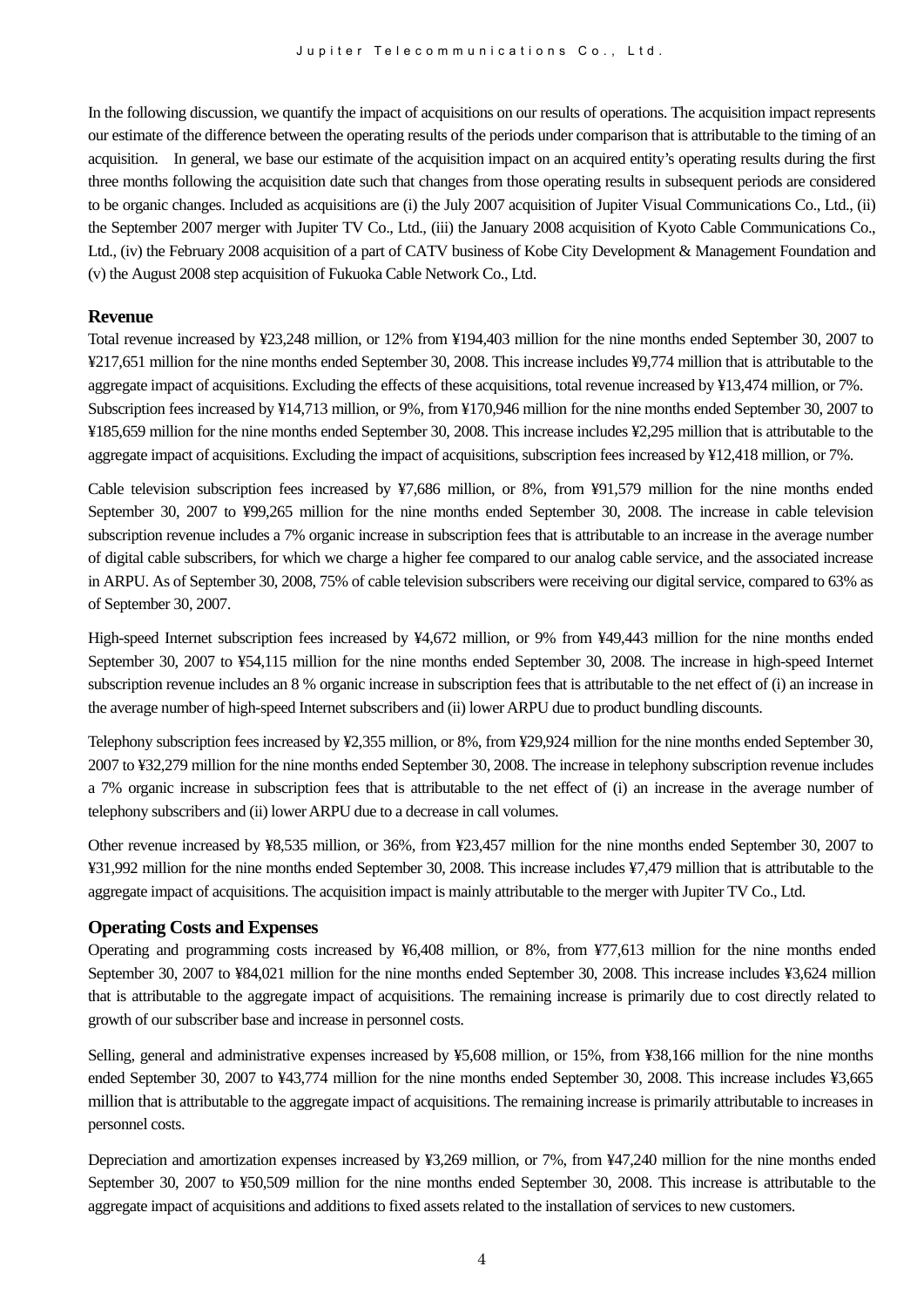Operating income, as a result of the above items, increased by ¥7,963 million, or 25% from ¥31,384 million for the nine months ended September 30, 2007 to ¥39,347 million for the nine months ended September 30, 2008.

Interest expense, net decreased by ¥349 million, or 11%, from ¥3,169 million for the nine months ended September 30, 2007 to ¥3,518 million for the nine months ended September 30, 2008.

Income before income taxes increased by ¥7,798 million, or 29% from ¥27,245 million for the nine months ended September 30, 2007 to ¥35,043 million for the nine months ended September 30, 2008.

Net income increased by ¥2,488 million, or 14%, from ¥17,953 million for the nine months ended September 30, 2007 to ¥20,441 million for the nine months ended September 30, 2008 for the reasons set forth above.

# **2. Financial position**

#### **Asset, Liability and Shareholders' equity**

Total assets increased by ¥23,108 million, from ¥680,416 million as of December 31, 2007 to ¥703,524 million as of September 30, 2008. The increase is primarily due to acquisitions made in 2008.

Total liabilities increased by ¥2,239 million, from ¥345,008 million as of December 31, 2007 to ¥347,247 million as of September 30, 2008. The increase is primarily due to acquisitions made in 2008.

Shareholders' equity increased by ¥18,087 million, from ¥330,009 million as of December 31, 2007 to ¥348,096 million as of September 30, 2008. The increase is primarily due to net income for the nine months ended September 30, 2008.

#### **Cash flows**

For the nine months ended September 30, 2008, the net cash provided by our operating activities of ¥71,871 million, and existing cash and cash equivalent was used to fund net cash used in our investing and financing activities of ¥32,566 million and ¥26,103 million, respectively.

*Cash Provided by Operating Activities.* Net cash flows provided by operating activities decreased ¥1,232 million from ¥73,103 million for the nine months ended September 30, 2007 to ¥71,871 million for the nine months ended September 30, 2008. The decrease is primarily attributable to (i) an increase in cash used for our operating and SG&A expenses, (ii) an increase in cash paid for income taxes and (iii) an increase in cash used as a result of changes in our working capital accounts. These decreases were partially offset by an increase in our revenue for the nine months ended September 30, 2008.

*Cash Used in Investing Activities.* Net cash used in investing activities decreased ¥2,718 million from ¥35,284 million for the nine months ended September 30, 2007 to ¥32,566 million for the nine months ended September 30, 2008. The net cash used for the nine months ended September 30, 2008 primarily consisted of ¥28,934 million for capital expenditures and ¥3,848 million for our acquisition of new subsidiaries and business operations as compared to ¥31,334 million and ¥4,289 million, respectively, for the nine months ended September 30, 2007.

*Cash Used in Financing Activities.* Net cash used in financing activities decreased ¥5,288 million from ¥31,391 million for the nine months ended September 30, 2007 to ¥26,103 million for the nine months ended September 30, 2008. The decrease is primarily attributable to a ¥9,856 million decrease in net principal repayments of debt and capital lease obligations. These decreases were partially offset by a ¥3,428 million increase in cash dividends payments for the nine months ended September 30, 2008.

# **3. Others**

- (1) Changes in significant consolidated subsidiaries None
- $(2)$  Adoption of simplified accounting method None
- (3) Change in accounting methods None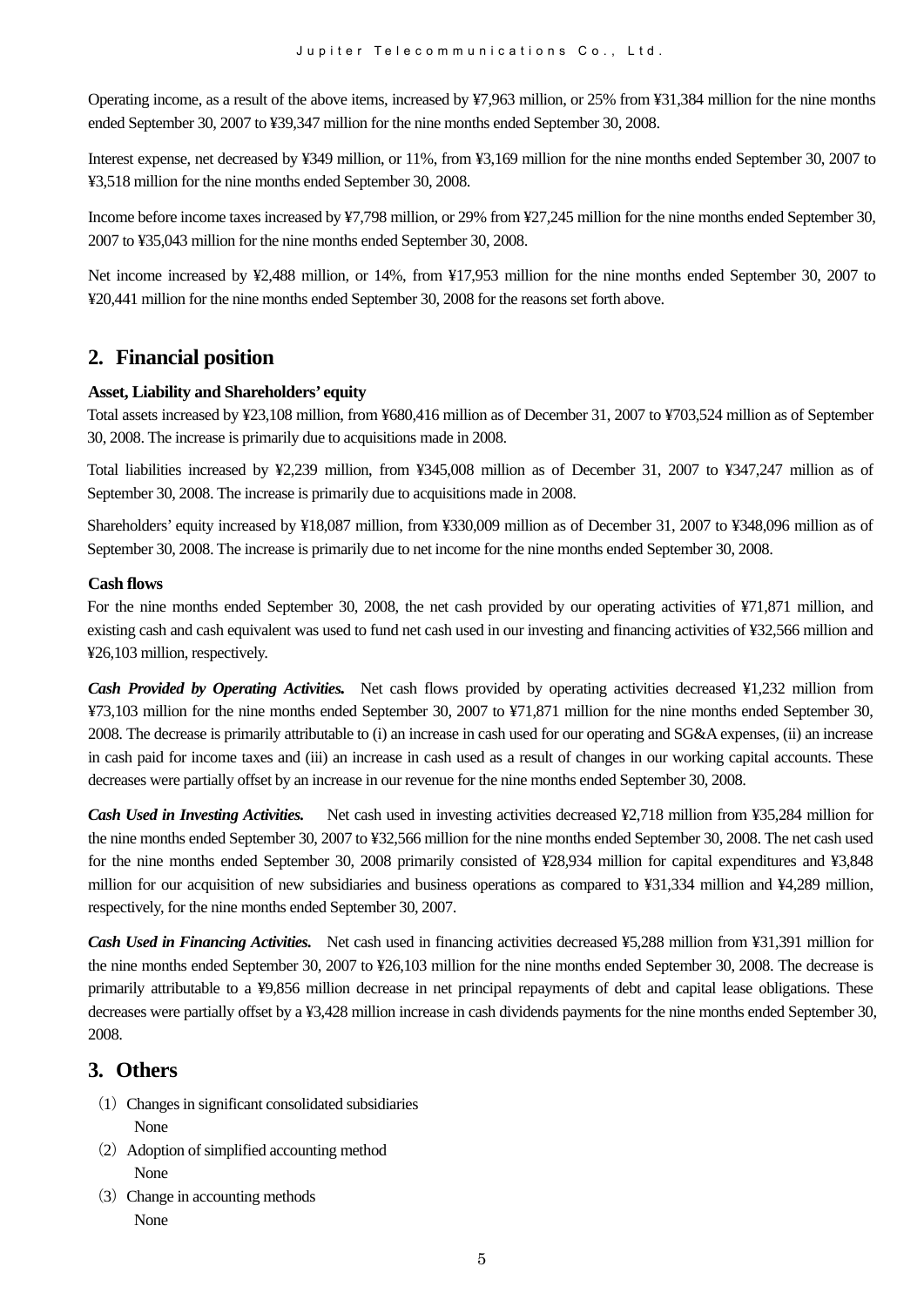# **4. Consolidated Financial Statements**

#### **JUPITER TELECOMMUNICATIONS CO., LTD. AND SUBSIDIARIES**

# **CONSOLIDATED STATEMENTS OF INCOME**

|                                                                     | (YEN IN MILLIONS, EXCEPT SHARE AND PER SHARE AMOUNTS) |                                                      |               |        |                                     |  |
|---------------------------------------------------------------------|-------------------------------------------------------|------------------------------------------------------|---------------|--------|-------------------------------------|--|
| <b>Account</b>                                                      | <b>Nine months</b><br>ended<br>September 30,<br>2008  | <b>Nine months</b><br>ended<br>September 30,<br>2007 | Change        |        | Year ended<br>December, 31.<br>2007 |  |
|                                                                     | <b>Amount</b>                                         | <b>Amount</b>                                        | <b>Amount</b> | (%)    | <b>Amount</b>                       |  |
| Revenue:                                                            |                                                       |                                                      |               |        |                                     |  |
| Subscription fees                                                   | 185,659                                               | 170,946                                              | 14,713        | 8.6    | 230,061                             |  |
| Other                                                               | 31.992                                                | 23,457                                               | 8,535         | 36.4   | 34,447                              |  |
|                                                                     | 217,651                                               | 194,403                                              | 23,248        | 12.0   | 264,508                             |  |
| Operating costs and expenses                                        |                                                       |                                                      |               |        |                                     |  |
| Operating and programming costs                                     | (84,021)                                              | (77, 613)                                            | (6, 408)      | (8.3)  | (104, 748)                          |  |
| Selling, general and administrative                                 | (43, 774)                                             | (38, 166)                                            | (5,608)       | (14.7) | (52, 722)                           |  |
| Depreciation and amortization                                       | (50, 509)                                             | (47, 240)                                            | (3,269)       | (6.9)  | (64, 222)                           |  |
|                                                                     | (178, 304)                                            | (163,019)                                            | (15, 285)     | (9.4)  | (221, 692)                          |  |
| Operating income                                                    | 39,347                                                | 31,384                                               | 7,963         | 25.4   | 42,816                              |  |
| Other income (expenses) :                                           |                                                       |                                                      |               |        |                                     |  |
| Interest expense, net:                                              |                                                       |                                                      |               |        |                                     |  |
| Related parties                                                     | (1,088)                                               | (986)                                                | (102)         | (10.3) | (1, 332)                            |  |
| Other                                                               | (2, 430)                                              | (2, 183)                                             | (247)         | (11.3) | (2,944)                             |  |
| Equity in earnings of affiliates                                    | 474                                                   | 151                                                  | 323           | 212.5  | 291                                 |  |
| Other income, net                                                   | 317                                                   | 367                                                  | (50)          | (13.6) | 558                                 |  |
| Income before income taxes and<br>other items                       | 36,620                                                | 28,733                                               | 7,887         | 27.4   | 39,389                              |  |
| Minority interest in net income of<br>consolidated subsidiaries     | (1,577)                                               | (1,488)                                              | (89)          | (6.0)  | (1, 883)                            |  |
| Income before income taxes                                          | 35,043                                                | 27,245                                               | 7,798         | 28.6   | 37,506                              |  |
| Income tax expense                                                  | (14,602)                                              | (9,292)                                              | (5,310)       | (57.1) | (13, 514)                           |  |
| Net income                                                          | 20,441                                                | 17,953                                               | 2,488         | 13.9   | 23,992                              |  |
| Per Share data                                                      |                                                       |                                                      |               |        |                                     |  |
| Net income per share - basic                                        | 2.982.63                                              | 2.779.25                                             | 203.38        | 7.3    | 3.650.27                            |  |
| Net income per share - diluted                                      | 2,978.65                                              | 2,769.12                                             | 209.53        | 7.6    | 3,638.93                            |  |
| Weighted average number of ordinary<br>shares outstanding - basic   | 6,853,396                                             | 6,459,657                                            | 393,739       | 6.1    | 6,572,638                           |  |
| Weighted average number of ordinary<br>shares outstanding - diluted | 6,862,561                                             | 6,483,291                                            | 379,270       | 5.8    | 6,593,130                           |  |

*(Note) Percentages are calculated based on amounts before rounded in Change column.*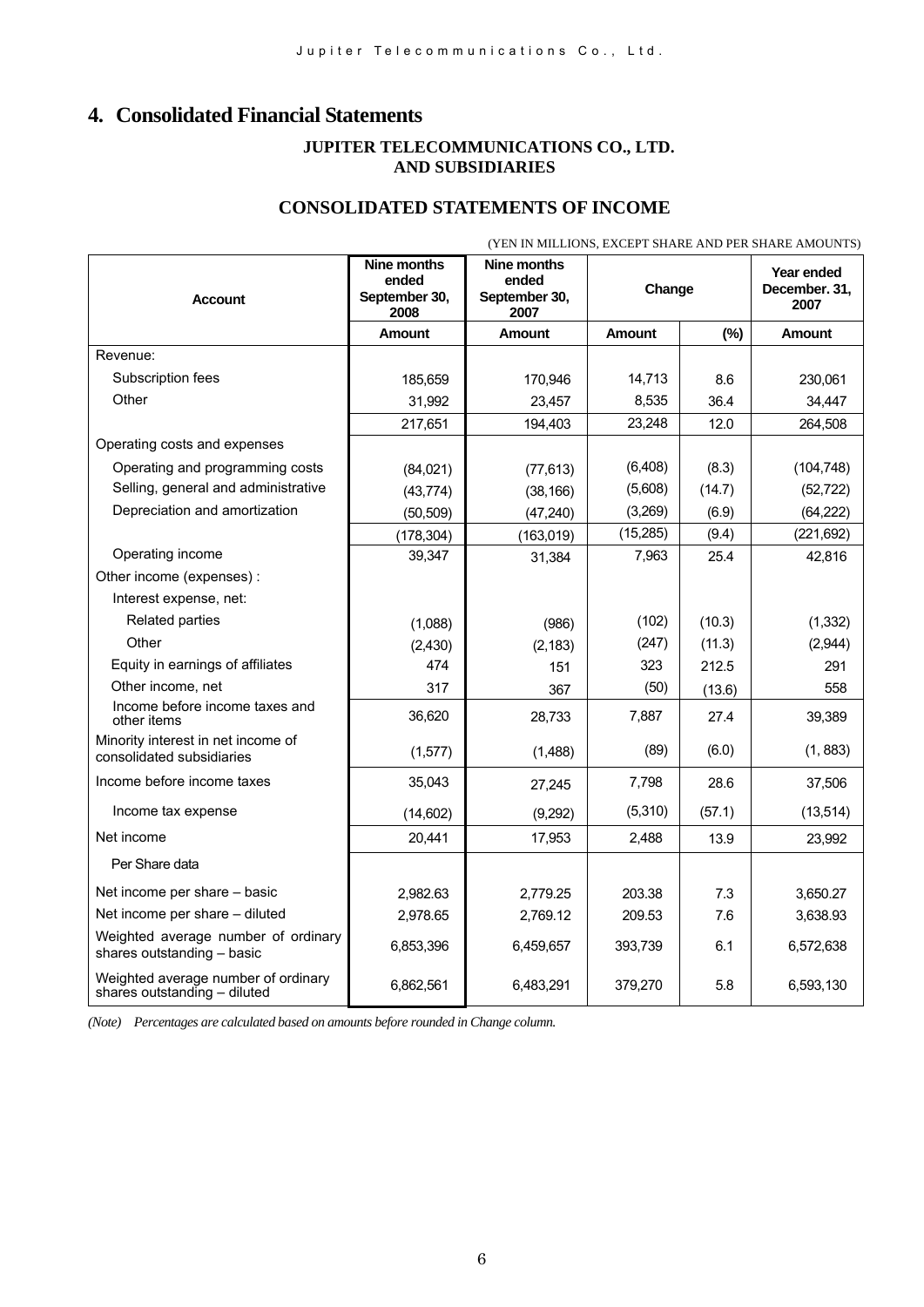#### **JUPITER TELECOMMUNICATIONS CO., LTD. AND SUBSIDIARIES**

# **CONSOLIDATED BALANCE SHEETS**

(YEN IN MILLIONS)

| <b>Account</b>                            | September 30, 2008 | December 31, 2007 | Change        |
|-------------------------------------------|--------------------|-------------------|---------------|
|                                           | <b>Amount</b>      | Amount            | <b>Amount</b> |
| Current assets:                           |                    |                   |               |
| Cash and cash equivalents                 | 36,092             | 22,890            | 13,202        |
| Accounts receivable                       | 12,372             | 13,198            | (826)         |
| Allowance for doubtful accounts           | (416)              | (356)             | (60)          |
| Deferred tax asset - current              | 11,149             | 11,738            | (589)         |
| Prepaid expenses and other current assets | 5,307              | 5,164             | 143           |
| Total current assets                      | 64,504             | 52,634            | 11,870        |
| Investments:                              |                    |                   |               |
| Investments in affiliates                 | 13,247             | 19,502            | (6, 255)      |
| Investments in other securities, at cost  | 2,141              | 2,139             | 2             |
| Total investments                         | 15,388             | 21,641            | (6, 253)      |
| Property and equipment, at cost:          |                    |                   |               |
| Land                                      | 3,045              | 2.789             | 256           |
| Distribution system and equipment         | 578,947            | 523,599           | 55,348        |
| Support equipment and buildings           | 41,481             | 39,148            | 2,333         |
|                                           | 623,473            | 565,536           | 57,937        |
| Less accumulated depreciation             | (273, 437)         | (228, 341)        | (45,096)      |
| Total property and equipment, at cost     | 350,036            | 337,195           | 12,841        |
| Other assets:                             |                    |                   |               |
| Goodwill                                  | 225,478            | 221,493           | 3,985         |
| Identifiable intangible asset, net        | 34,013             | 32,862            | 1,151         |
| Deferred tax asset - non current          | 2,028              | 4,423             | (2, 395)      |
| Other                                     | 12,077             | 10,168            | 1,909         |
| Total other assets                        | 273,596            | 268,946           | 4,650         |
| <b>Total assets</b>                       | 703,524            | 680,416           | 23,108        |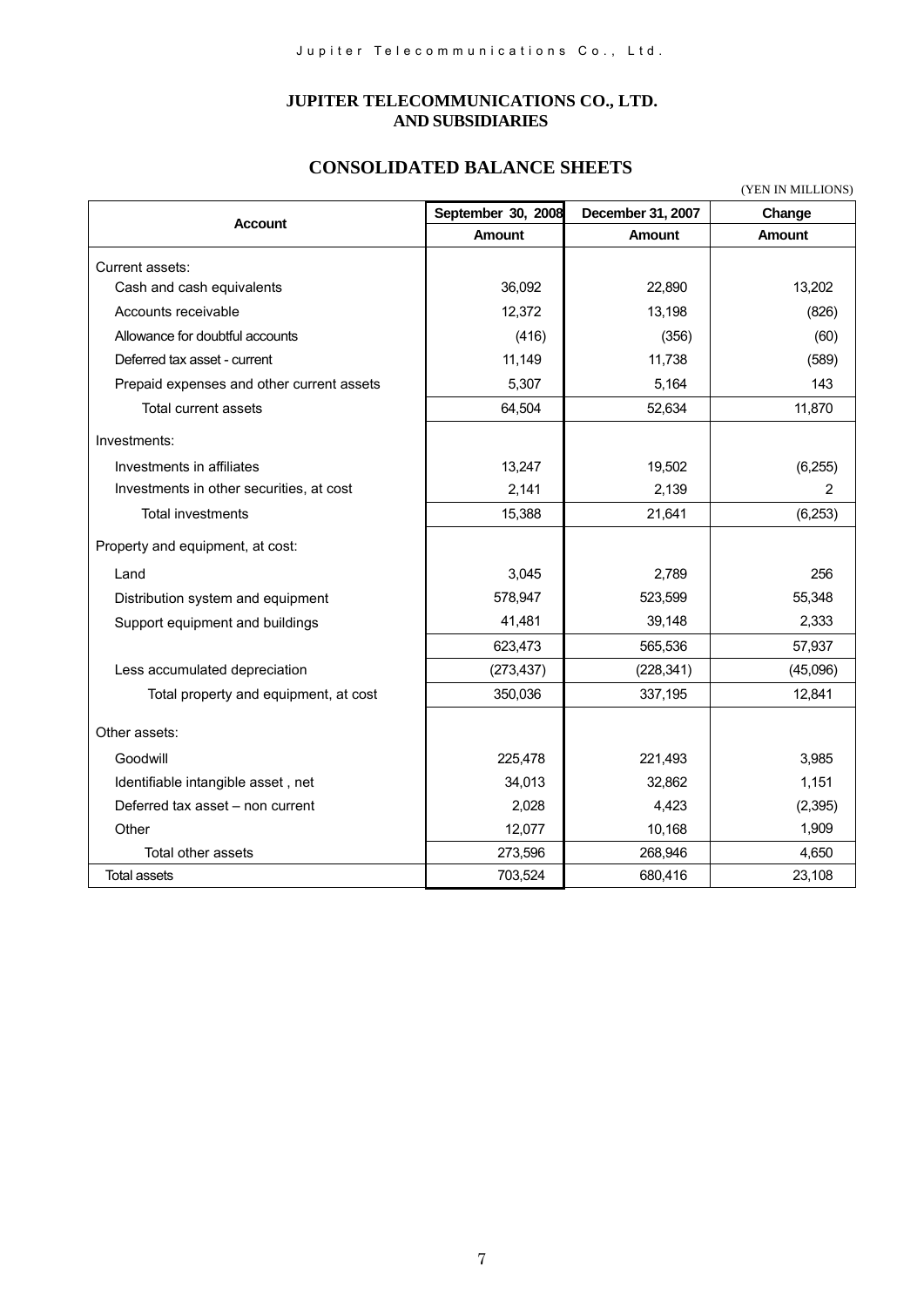| <b>Account</b>                                                             | September 30, 2008 | December 31, 2007 | Change        |
|----------------------------------------------------------------------------|--------------------|-------------------|---------------|
|                                                                            | <b>Amount</b>      | <b>Amount</b>     | <b>Amount</b> |
| Current liabilities:                                                       |                    |                   |               |
| Short-term loans                                                           | 6,203              | 2,625             | 3,578         |
| Long-term debt-current portion                                             | 12,479             | 21,308            | (8,829)       |
| Capital lease obligations-current portion                                  |                    |                   |               |
| Related parties                                                            | 13,376             | 11,671            | 1,705         |
| Other                                                                      | 2,808              | 2,947             | (139)         |
| Accounts payable                                                           | 20,689             | 24,279            | (3,590)       |
| Income taxes payable                                                       | 6,156              | 7,082             | (926)         |
| Deposit from related parties                                               | 3,938              | 3,536             | 402           |
| Deferred revenue - current portion                                         | 6,320              | 6,088             | 232           |
| Accrued expenses and other liabilities                                     | 10,277             | 6,236             | 4,041         |
| <b>Total current liabilities</b>                                           | 82,246             | 85,772            | (3,526)       |
|                                                                            |                    |                   |               |
| Long-term debt, less current portion                                       | 143,437            | 143,219           | 218           |
| Capital lease obligations, less current portion:                           |                    |                   |               |
| Related parties                                                            | 35,843             | 34,335            | 1,508         |
| Other                                                                      | 6,898              | 6,911             | (13)          |
| Deferred revenue                                                           | 57,645             | 54,708            | 2,937         |
| Redeemable preferred stock of consolidated subsidiary                      |                    | 500               | (500)         |
| Deferred tax liability - non current                                       | 10,847             | 12,643            | (1,796)       |
| Other liabilities                                                          | 10,331             | 6,920             | 3,411         |
| <b>Total liabilities</b>                                                   | 347,247            | 345,008           | 2,239         |
|                                                                            |                    |                   |               |
| Minority interests                                                         | 8,181              | 5,399             | 2,782         |
|                                                                            |                    |                   |               |
| Shareholders' equity:                                                      |                    |                   |               |
| Ordinary shares no par value                                               | 117,156            | 116,734           | 422           |
| Additional paid-in capital                                                 | 231,971            | 231,493           | 478           |
| Retained earnings                                                          | 6,934              | (10,079)          | 17,013        |
| Treasury stock                                                             | (7, 520)           | (7, 520)          |               |
| Accumulated other comprehensive loss                                       | (445)              | (619)             | 174           |
| Total shareholders' equity                                                 | 348,096            | 330,009           | 18,087        |
| liabilities, minority<br>interests<br>Total<br>and<br>shareholders' equity | 703,524            | 680,416           | 23,108        |

(YEN IN MILLIONS)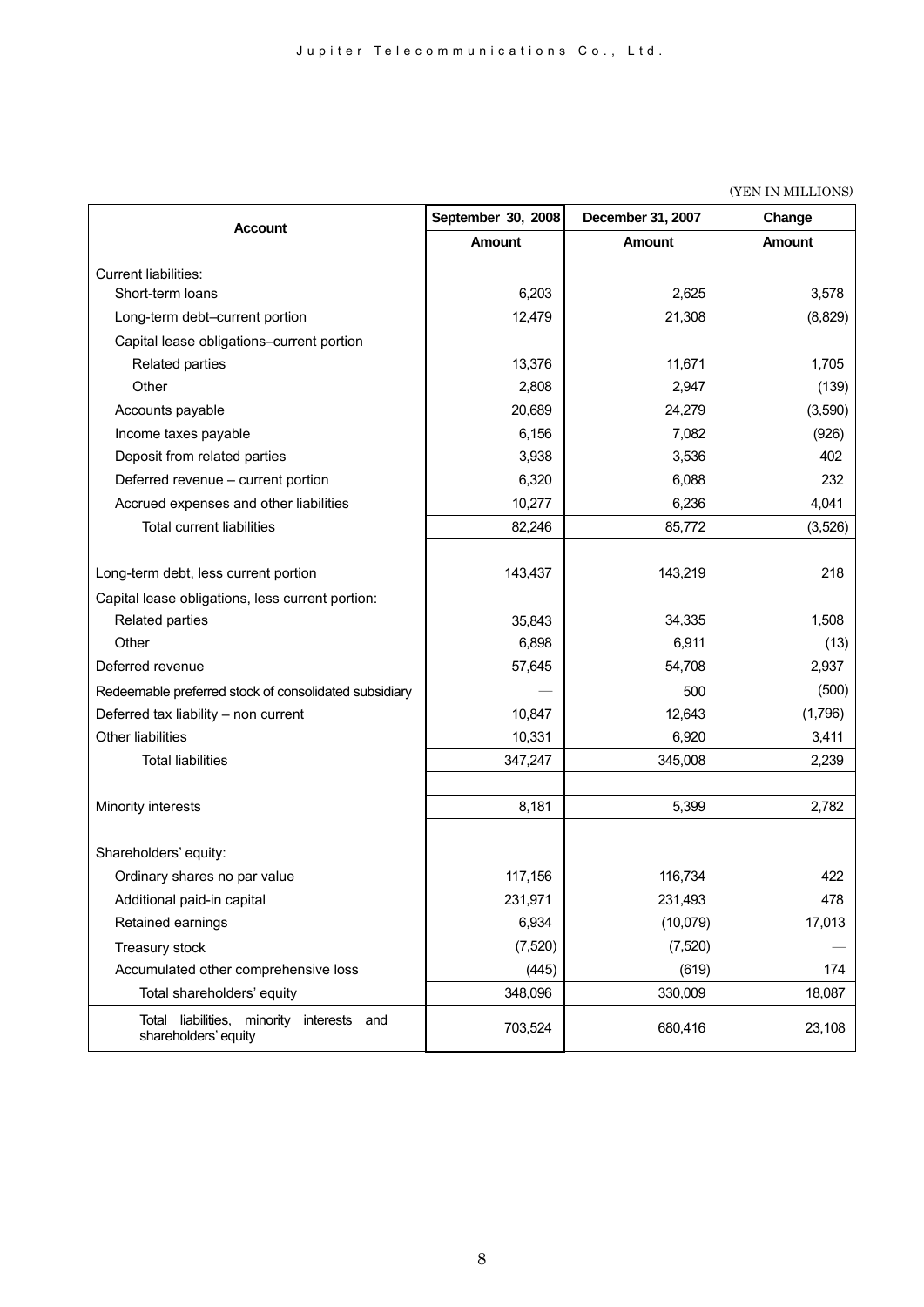### **JUPITER TELECOMMUNICATIONS CO., LTD. AND SUBSIDIARIES**

# **CONSOLIDATED STATEMENTS OF CASH FLOWS**

(YEN IN MILLIONS)

|                                                                                             |                                         |                                         | (TELL ILL MILLION)              |
|---------------------------------------------------------------------------------------------|-----------------------------------------|-----------------------------------------|---------------------------------|
|                                                                                             | Nine months ended<br>September 30, 2008 | Nine months ended<br>September 30, 2007 | Year ended<br>December 31, 2007 |
| <b>Classification</b>                                                                       | <b>Amount</b>                           | Amount                                  | Amount                          |
| Cash flows from operating activities:                                                       |                                         |                                         |                                 |
| Net income                                                                                  | 20,441                                  | 17,953                                  | 23,992                          |
| Adjustments to reconcile net income to net cash provided by<br>operating activities:        |                                         |                                         |                                 |
| Depreciation and amortization                                                               | 50,509                                  | 47,240                                  | 64,222                          |
| Equity in earnings of affiliates                                                            | (474)                                   | (151)                                   | (291)                           |
| Minority interest in net income of consolidated subsidiaries                                | 1,577                                   | 1,488                                   | 1,883                           |
| Stock compensation expenses                                                                 | 55                                      | 125                                     | 140                             |
| Deferred income taxes                                                                       | 2,060                                   | 416                                     | 1,657                           |
| Non-cash gain from forgiveness of debt                                                      | (135)                                   |                                         |                                 |
| Changes in operating assets and liabilities, excluding<br>effects of business combinations: |                                         |                                         |                                 |
| Decrease in accounts receivable, net                                                        | 1,035                                   | 2.783                                   | 2.477                           |
| Decrease/(increase)in prepaid expenses and other current assets                             | (1,069)                                 | 581                                     | 214                             |
| Increase in other assets                                                                    | (1,779)                                 | (1,729)                                 | (2, 478)                        |
| Increase/(decrease) in accounts payable                                                     | (4,004)                                 | (2,270)                                 | 412                             |
| Increase in accrued expenses and other liabilities                                          | 4,334                                   | 7,169                                   | 2,834                           |
| Increase/(decrease) in deferred revenue                                                     | (679)                                   | (502)                                   | 164                             |
| Net cash provided by operating activities                                                   | 71,871                                  | 73,103                                  | 95,226                          |
| Cash flows from investing activities:                                                       |                                         |                                         |                                 |
| Capital expenditures                                                                        | (28, 934)                               | (31, 334)                               | (46, 348)                       |
| Acquisitions of new subsidiaries or merger, net of cash acquired                            | (2,042)                                 | 634                                     | 634                             |
| Acquisition of business operation                                                           | (1,710)                                 |                                         |                                 |
| Investments in and advances to related party                                                |                                         |                                         | (1, 138)                        |
| Loan to related party                                                                       |                                         | (3,766)                                 | (5, 166)                        |
| Principle received from related party                                                       |                                         | 1,350                                   | 1,350                           |
| Acquisition of minority interests in consolidated subsidiaries                              | (96)                                    | (2,507)                                 | (2,543)                         |
| Other investing activities                                                                  | 216                                     | 339                                     | 483                             |
| Net cash used in investing activities                                                       | (32, 566)                               | (35, 284)                               | (52, 728)                       |
| Cash flows from financing activities:                                                       |                                         |                                         |                                 |
| Proceeds from issuance of common stock                                                      | 844                                     | 2,757                                   | 2,973                           |
| Purchase of treasury stock                                                                  |                                         |                                         | (7, 520)                        |
| Change in short-term loans                                                                  | (183)                                   | (300)                                   | 335                             |
| Proceeds from long-term debt                                                                | 25,284                                  | 253                                     | 613                             |
| Principal payments of long-term debt                                                        | (36, 756)                               | (22, 357)                               | (25, 699)                       |
| Principal payments under capital lease obligations                                          | (12, 617)                               | (11, 724)                               | (15,689)                        |
| Cash dividend paid to shareholders                                                          | (3, 428)                                |                                         |                                 |
| Other financing activities                                                                  | 753                                     | (20)                                    | 4,893                           |
| Net cash used in financing activities                                                       | (26, 103)                               | (31, 391)                               | (40,094)                        |
| Net increase/(decrease) in cash and cash equivalents                                        | 13,202                                  | 6,428                                   | 2,404                           |
| Cash and cash equivalents at beginning of year                                              | 22,890                                  | 20,486                                  | 20,486                          |
| Cash and cash equivalents at end of term                                                    | 36,092                                  | 26,914                                  | 22,890                          |